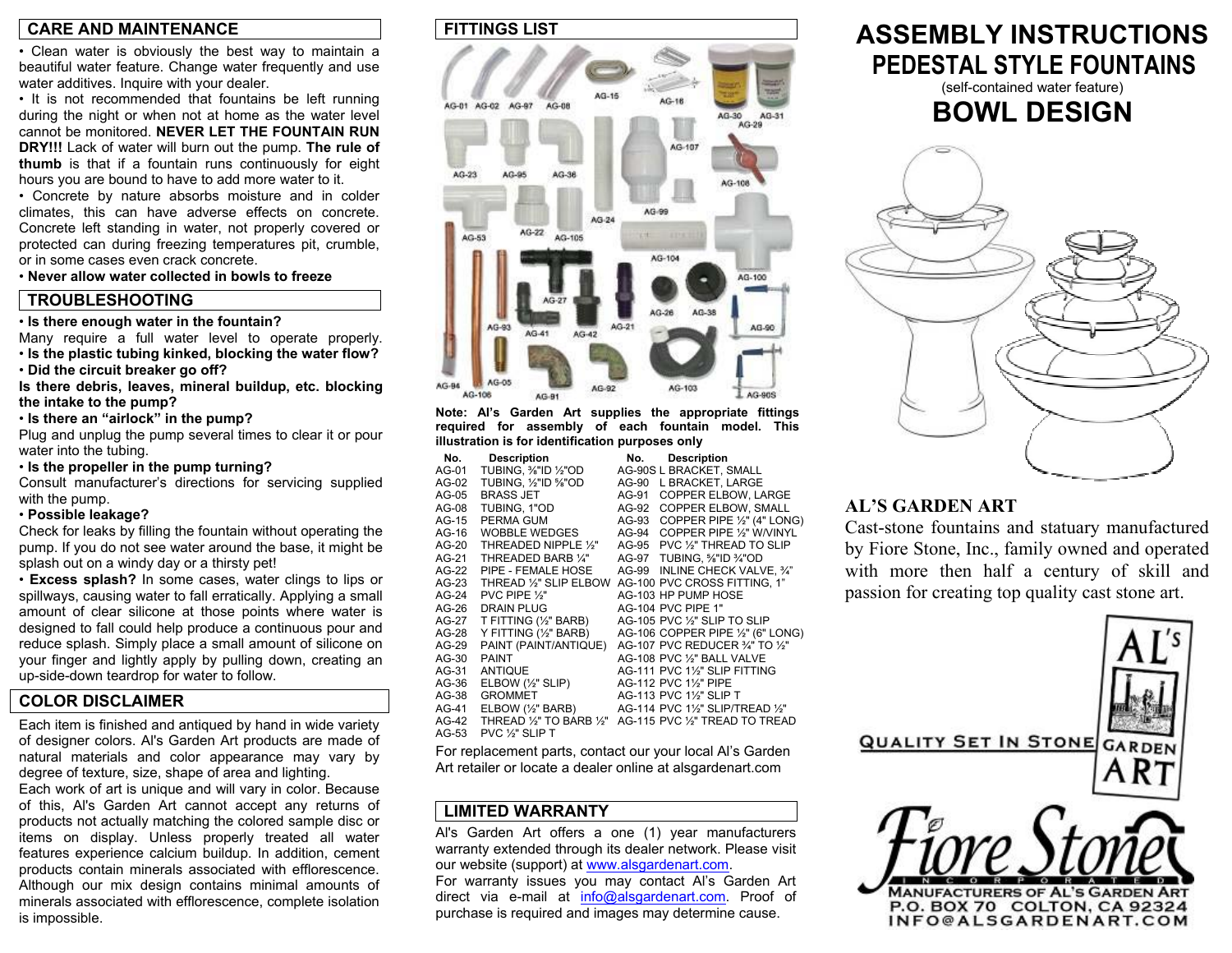# **AL WARNINGS AND CAUTIONS**

• Concrete by nature absorbs moisture and in cold climates, this can have adverse effects on concrete. Concrete left standing in water, not properly covered or protected can during freezing temperatures pit, crumble, or in some cases even crack concrete.

• **Never allow water collected in any fountain to freeze** 

• Risk of electrical shock. Pumps are supplied with a grounding conductor and grounding-type attachment plug. To reduce the risk of electric shock, be certain that it is connected only to a properly grounded, grounding-type receptacle GFI).

Note: Pumps are sold separately as some dealers' source their own line of pumps. Inquire with your dealer if Al's Garden Art supplied the pump included.

• **EXCESSIVE WEIGHT OR PRESSURE ON THE FOUNTAIN MAY CAUSE IT TO FALL. KEEP CHILDREN AND OTHERS FROM CLIMBING, SITTING, OR LEANING ON THE FOUNTAIN AND ITS COMPONENTS.** Most fountains have no interlocking component parts. The fountain components are held together by gravity only.

#### **PREPARATION**

Before beginning assembly, please consider the location and the landscaping around it. Debris such as leaves from nearby trees could clog the pump and dirty the water. In addition, plants should be tolerant to excess water. Placement of the fountain is the sole responsibility of the purchaser. **BOWL** 

• Pedestal type fountains like those illustrated in this assembly sheet, must be placed on a solid surface. Most pedestals are hollow to allow cords or tubing to travel through some fountain configurations. To prevent pedestals from



becoming unstable we suggest a solid stone block or pavestone whenever a pedestal is placed on a soft surface like dirt or grass.

**These assembly instructions are generic and based on the principal of re-circulation using a small submersible pump. Although the fountain drawn in Figure 1 may not appear similar in style and individual components may vary, the assembly of components, sealing of cavities and plumbing configuration is identical.** 

### **ASSEMBLY INSTRUCTIONS**

Prior to assembly, please review the previous section headed "PREPARATION" regarding proper placement of pedestals. Figure 1 illustrates a typical pedestal type fountain, which can come in a wide variety of styles and configurations. These instructions apply to most pedestal type fountains which make use of the AG-38 GROMMET used to seal the hole cast in the bowl placed on top of the bottom base/ pedestal.

1. Continuing with figure 1, place the pedestal (1) according to pedestal placement recommendations.

2. Tilt the bowl (2) on its side next to the pedestal, on a soft padded surface. Do not tilt bowls or components directly on concrete or any hard surface that may cause damage to the product.

Face the bottom of the bowl towards the pedestal and feed the pumps power cord through the inside of the bowl out the bottom. Continue by feeding the cord through the top of the pedestal and tilt the pedestal slightly to grab the cord from underneath and place it through the cavity (2a) cast in the bottom of the pedestal.

3. With the cord strung through both bowl and pedestal, lift the bowl on top of the pedestal while cautioning not to pinch the pumps power cord between both bowl and pedestal. Do this by removing the slack on the power cord. Once in place level the bowl using a beam level and shims or wobble wedges AG-16 available in clear, black and brown (not included).

4. From inside the bowl wrap the Grommet (AG-38) around the pump cord and press it firmly in the 1" coupling creating a watertight seal.

5. Connect ½" vinyl tubing (AG-02) with the pumps output and position pump near the center of the bowl.

6. Place the pump house (3) over the pump inside the bowl and pull the tubing through the center of the pump house.

7. Carefully place the tier component (4) on the side of the pump house while feeding the tubing (AG-02) through the bottom of the component. Once in place, level both pump house and component.

8. Seal the hole cast in the center of the component, using plumbers putty (AG-15) along side the tubing, on the inside of the component to prevent water from draining along side the plumbing through the center of the fountain.

9. Place the finial spacer (5) over the tubing in the center of the component.

10. Estimate and cut the desired length of remaining ½" vinyl tubing (AG-02) and make a connection with the top component or finial (6). In some cases, additional AG-15 may be used to create a seal around the tubing inside the finial. Use caution not to break the earlier made seal in the component below.

In addition, flow or head (water pushed upwards by the pump) can be reduced by cutting the tubing shorter inside the finial (6a). Some finials are cast with PVC pipe, which allows vinyl to be squeezed in. In this case, head can only be controlled by the pumps intake (See pump instructions regarding flow control)

11. Place pump house door (7) inside the cutout allowing access to the pump.

12. Fill fountain with water and plug pump into a properly grounded GFI 110V receptacle. Do not attempt to operate without a proper ground. Many pump manufacturers void their warranty if the plug (or ground) is removed from the pump.

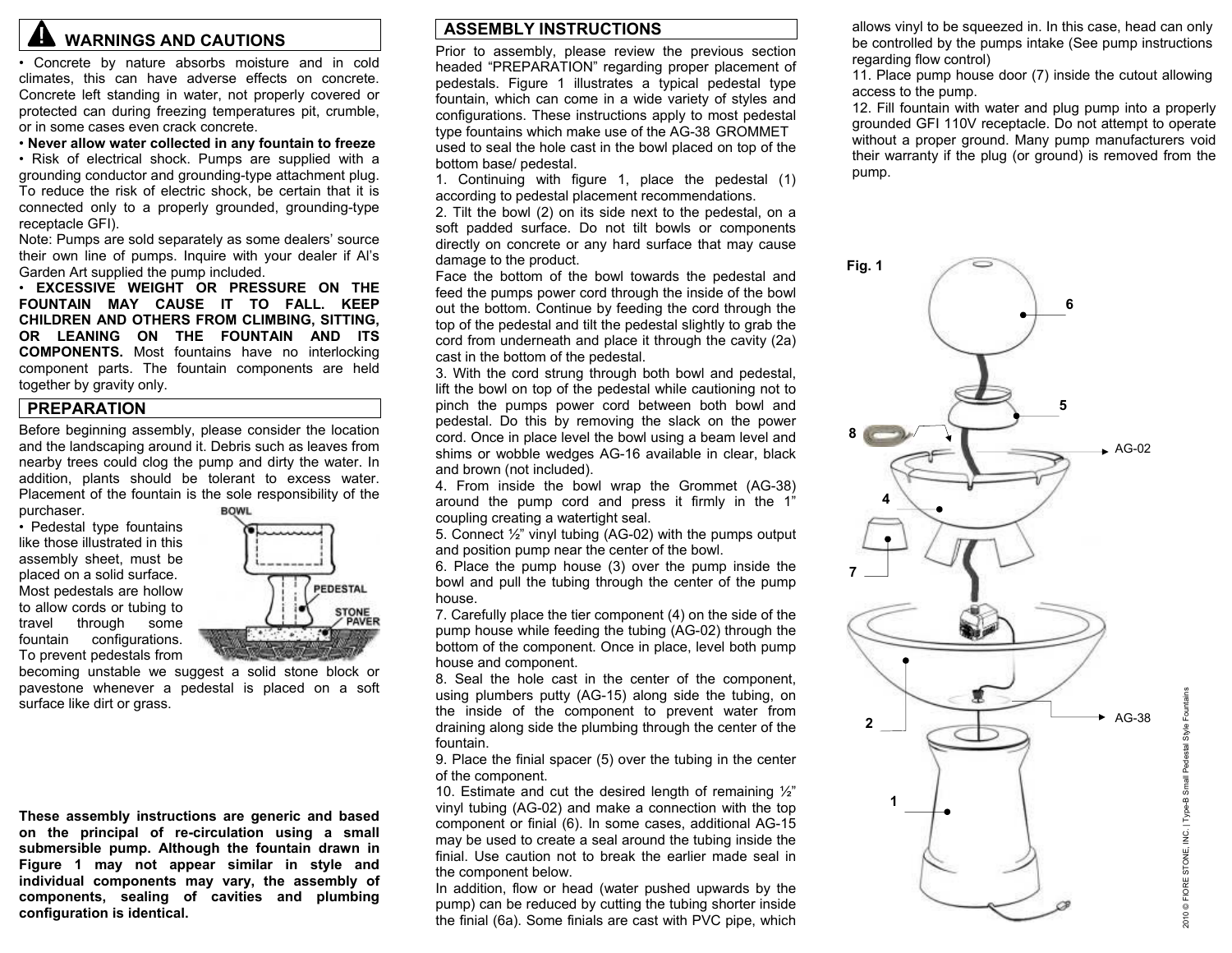#### **CARE AND MAINTENANCE**

• Clean water is obviously the best way to maintain a beautiful water feature. Change water frequently and use water additives. Inquire with your dealer.

• It is not recommended that fountains be left running during the night or when not at home as the water level cannot be monitored. **NEVER LET THE FOUNTAIN RUN DRY!!!** Lack of water will burn out the pump. **The rule of thumb** is that if a fountain runs continuously for eight hours you are bound to have to add more water to it.

• Concrete by nature absorbs moisture and in colder climates, this can have adverse effects on concrete. Concrete left standing in water, not properly covered or protected can during freezing temperatures pit, crumble, or in some cases even crack concrete.

• **Never allow water collected in bowls to freeze**

#### **TROUBLESHOOTING**

• **Is there enough water in the fountain?** 

Many require a full water level to operate properly. • **Is the plastic tubing kinked, blocking the water flow?** 

• **Did the circuit breaker go off?** 

**Is there debris, leaves, mineral buildup, etc. blocking the intake to the pump?** 

• **Is there an "airlock" in the pump?** 

Plug and unplug the pump several times to clear it or pour water into the tubing.

• **Is the propeller in the pump turning?** 

Consult manufacturer's directions for servicing supplied with the pump.

#### • **Possible leakage?**

Check for leaks by filling the fountain without operating the pump. If you do not see water around the base, it might be splash out on a windy day or a thirsty pet!

• **Excess splash?** In some cases, water clings to lips or spillways, causing water to fall erratically. Applying a small amount of clear silicone at those points where water is designed to fall could help produce a continuous pour and reduce splash. Simply place a small amount of silicone on your finger and lightly apply by pulling down, creating an up-side-down teardrop for water to follow.

#### **COLOR DISCLAIMER**

Each item is finished and antiqued by hand in wide variety of designer colors. Al's Garden Art products are made of natural materials and color appearance may vary by degree of texture, size, shape of area and lighting.

Each work of art is unique and will vary in color. Because of this, Al's Garden Art cannot accept any returns of products not actually matching the colored sample disc or items on display. Unless properly treated all water features experience calcium buildup. In addition, cement products contain minerals associated with efflorescence. Although our mix design contains minimal amounts of minerals associated with efflorescence, complete isolation is impossible.



**Note: Al's Garden Art supplies the appropriate fittings required for assembly of each fountain model. This illustration is for identification purposes only** 

| No.     | <b>Description</b>                             | No.   | <b>Description</b>                |
|---------|------------------------------------------------|-------|-----------------------------------|
| AG-01   | TUBING, 1/8"ID 1/2"OD                          |       | AG-90S L BRACKET, SMALL           |
| AG-02   | TUBING. 1/2"ID %"OD                            | AG-90 | L BRACKET, LARGE                  |
| AG-05   | <b>BRASS JET</b>                               | AG-91 | <b>COPPER ELBOW. LARGE</b>        |
| AG-08   | TUBING, 1"OD                                   | AG-92 | <b>COPPER ELBOW, SMALL</b>        |
| AG-15   | PERMA GUM                                      | AG-93 | COPPER PIPE 1/2" (4" LONG)        |
| AG-16   | <b>WOBBLE WEDGES</b>                           | AG-94 | COPPER PIPE 1/2" W/VINYL          |
| $AG-20$ | THREADED NIPPLE 1/3"                           | AG-95 | PVC 1/2" THREAD TO SLIP           |
| AG-21   | THREADED BARB 1/4"                             | AG-97 | TUBING, %"ID %"OD                 |
| AG-22   | PIPE - FEMALE HOSE                             | AG-99 | INLINE CHECK VALVE, 3/4"          |
| $AG-23$ | THREAD 1/3" SLIP ELBOW                         |       | AG-100 PVC CROSS FITTING, 1"      |
| $AG-24$ | PVC PIPE $\frac{1}{2}$ "                       |       | AG-103 HP PUMP HOSE               |
| AG-26   | <b>DRAIN PLUG</b>                              |       | AG-104 PVC PIPE 1"                |
| AG-27   | T FITTING (1/2" BARB)                          |       | AG-105 PVC 1/2" SLIP TO SLIP      |
| AG-28   | Y FITTING (1/2" BARB)                          |       | AG-106 COPPER PIPE 1/2" (6" LONG) |
| AG-29   | PAINT (PAINT/ANTIQUE)                          |       | AG-107 PVC REDUCER 3/4" TO 1/2"   |
| AG-30   | <b>PAINT</b>                                   |       | AG-108 PVC 1/2" BALL VALVE        |
| AG-31   | <b>ANTIQUE</b>                                 |       | AG-111 PVC 1½" SLIP FITTING       |
| AG-36   | $E$ LBOW $(\frac{1}{2}$ " SLIP)                |       | AG-112 PVC 11/2" PIPE             |
| AG-38   | <b>GROMMET</b>                                 |       | AG-113 PVC 11/2" SLIP T           |
| AG-41   | ELBOW (1/2" BARB)                              |       | AG-114 PVC 11/2" SLIP/TREAD 1/2"  |
| $AG-42$ | THREAD $\frac{1}{2}$ " TO BARB $\frac{1}{2}$ " |       | AG-115 PVC 1/2" TREAD TO TREAD    |
| $AG-53$ | PVC 1/ <sub>2</sub> " SLIP T                   |       |                                   |

For replacement parts, contact our your local Al's Garden Art retailer or locate a dealer online at alsgardenart.com

### **LIMITED WARRANTY**

Al's Garden Art offers a one (1) year manufacturers warranty extended through its dealer network. Please visit our website (support) at www.alsgardenart.com. For warranty issues you may contact Al's Garden Art direct via e-mail at info@alsgardenart.com. Proof of purchase is required and images may determine cause.

## **ASSEMBLY INSTRUCTIONS PEDESTAL STYLE FOUNTAINS**

(self-contained water feature)

## **BOWL DESIGN**



## **AL'S GARDEN ART**

Cast-stone fountains and statuary manufactured by Fiore Stone, Inc., family owned and operate d with more then half a century of skill an dpassion for creating top quality cast stone art.